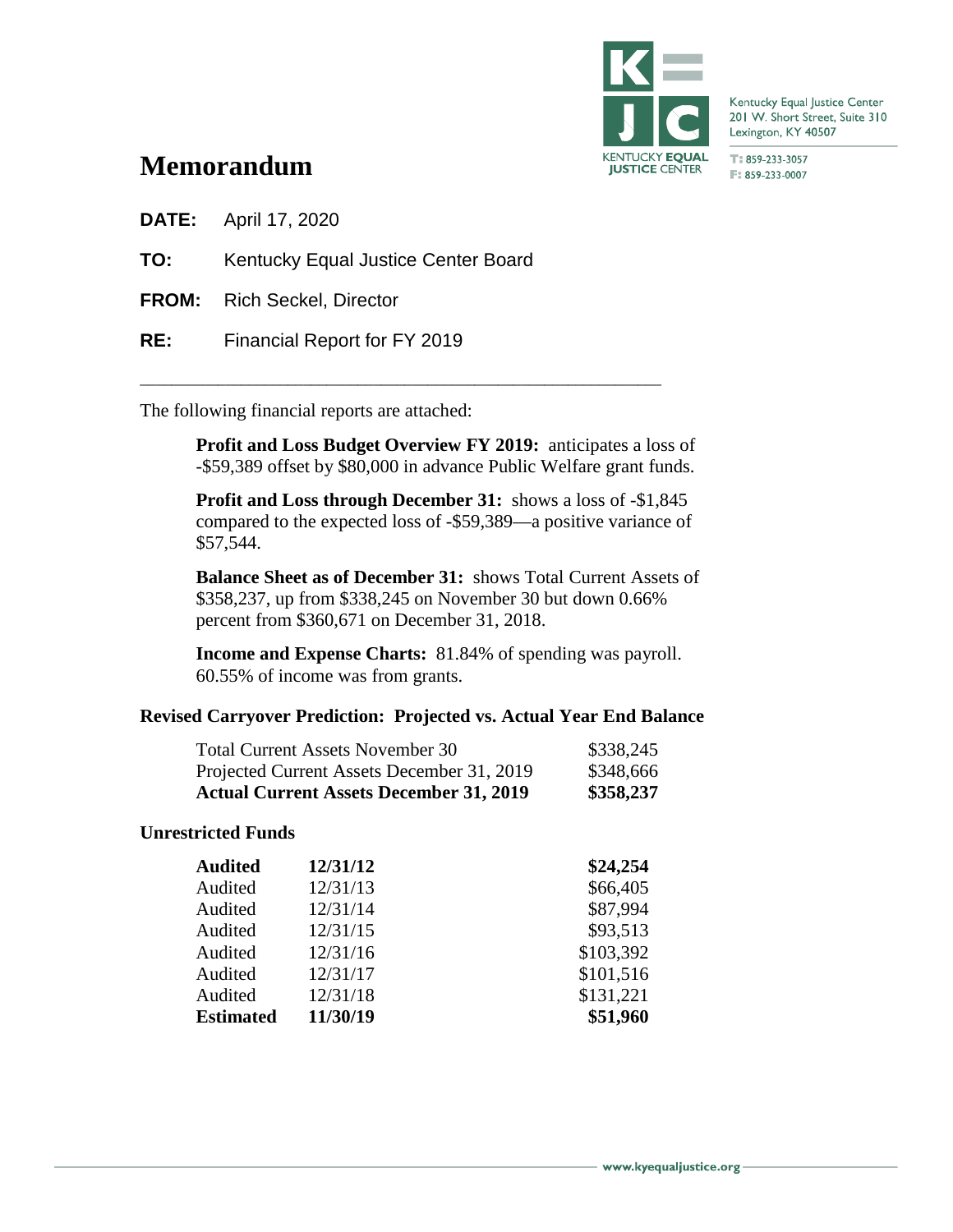### **10:19 AM 04/16/20 Accrual Basis**

## **Kentucky Equal Justice Center Profit & Loss Budget Overview January through December 2019**

|                                  | Jan - Dec 19 |
|----------------------------------|--------------|
| <b>Ordinary Income/Expense</b>   |              |
| <b>Income</b>                    |              |
| Grants                           | 489,063.00   |
| <b>In-kind Contributions</b>     | 20,400.00    |
| Miscellaneous Income             | 25,000.00    |
| <b>Other Donations</b>           | 82,000.00    |
| Program Income                   | 180,000.00   |
| <b>Program Services</b>          | 35,840.00    |
| <b>Total Income</b>              | 832,303.00   |
| <b>Expense</b>                   |              |
| Audit                            | 4,650.00     |
| <b>Capital Additions</b>         | 4,500.00     |
| <b>Case Management</b>           | 7,860.00     |
| <b>Consultants</b>               | 15,040.00    |
| <b>Contract Labor</b>            | 9,200.00     |
| Dues                             | 4.255.00     |
| <b>Equipment Rental</b>          | 5,812.56     |
| <b>Insurance</b>                 | 8,677.00     |
| Library                          | 2,100.00     |
| Litigation expense               | 3,300.00     |
| <b>Miscellaneous</b>             | 1,980.00     |
| <b>Office Supplies</b>           | 10,320.00    |
| <b>Payroll Expenses</b>          | 706,015.77   |
| <b>Postage and Delivery</b>      | 4,062.00     |
| <b>Printing and Reproduction</b> | 7,656.00     |
| <b>Professional Fees</b>         | 300.00       |
| Rent                             | 44,150.00    |
| Repairs                          | 720.00       |
| <b>Task Forces and Meetings</b>  | 3,840.00     |
| <b>Telephone</b>                 | 16,222.40    |
| Travel                           | 31,211.00    |
| <b>Total Expense</b>             | 891,871.73   |
| <b>Net Ordinary Income</b>       | $-59,568.73$ |
| <b>Other Income/Expense</b>      |              |
| <b>Other Income</b>              |              |
| <b>Interest Income</b>           | 180.00       |
| <b>Other Income</b>              | 0.00         |
| <b>Total Other Income</b>        | 180.00       |
| <b>Net Other Income</b>          | 180.00       |
| Net Income                       | $-59,388.73$ |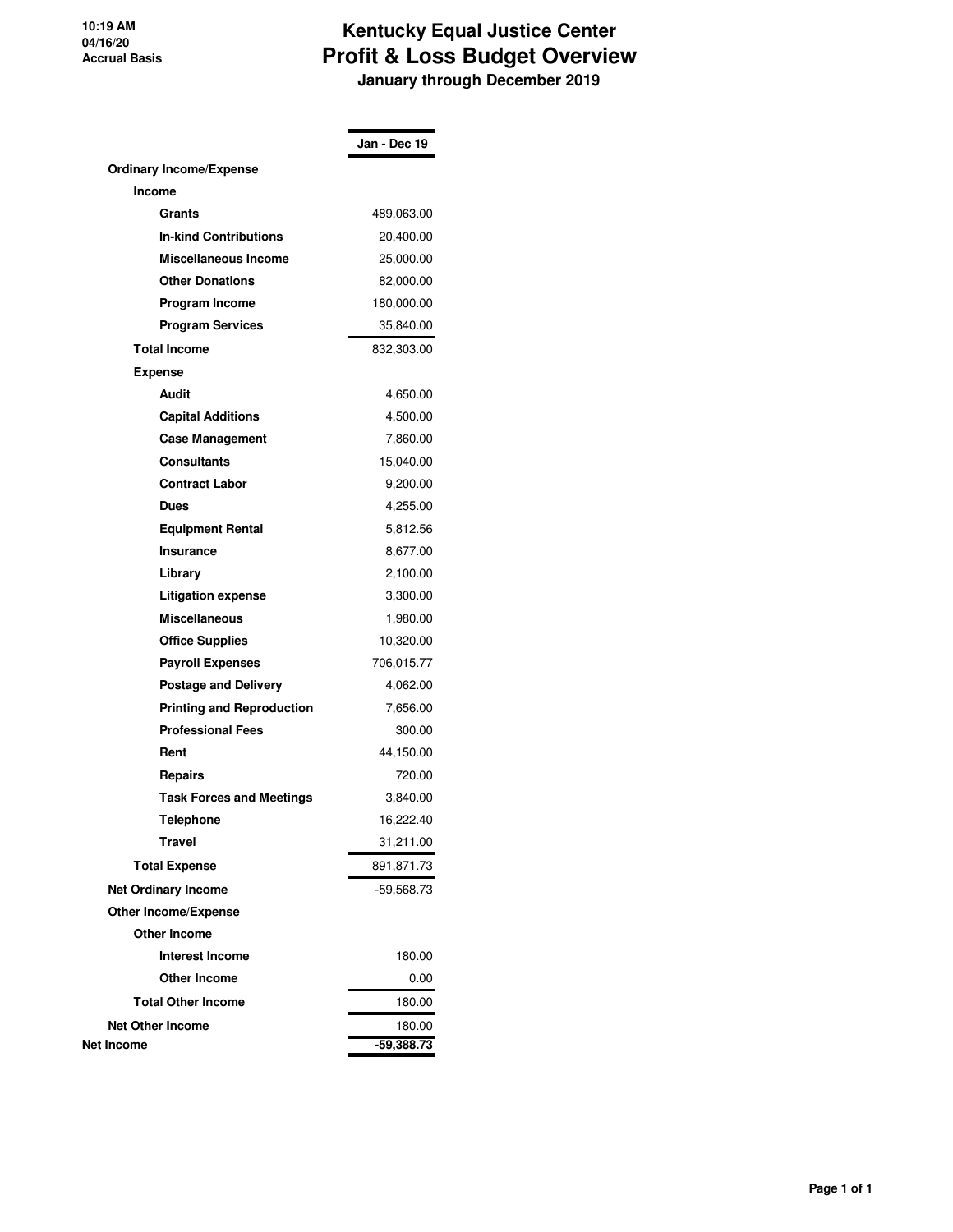**10:23 AM 04/16/20 Accrual Basis**

## **Kentucky Equal Justice Center Profit & Loss January through December 2019**

|                                  | Jan - Dec 19 |
|----------------------------------|--------------|
| <b>Ordinary Income/Expense</b>   |              |
| <b>Income</b>                    |              |
| Grants                           | 526,477.04   |
| <b>In-kind Contributions</b>     | 17,659.00    |
| Miscellaneous Income             | $-216.00$    |
| <b>Other Donations</b>           | 101,241.19   |
| Program Income                   | 180,000.00   |
| <b>Program Services</b>          | 19,179.92    |
| <b>Total Income</b>              | 844, 341. 15 |
| <b>Expense</b>                   |              |
| Audit                            | 4,815.00     |
| <b>Capital Additions</b>         | 3,526.91     |
| <b>Case Management</b>           | 3,203.00     |
| Consultants                      | 10,855.00    |
| <b>Contract Labor</b>            | 2,600.00     |
| <b>Dues</b>                      | 3,972.70     |
| <b>Equipment Rental</b>          | 5,091.27     |
| Insurance                        | 6,970.40     |
| Library                          | 2,175.58     |
| <b>Litigation expense</b>        | 5,996.37     |
| <b>Miscellaneous</b>             | 1,466.41     |
| <b>Office Supplies</b>           | 12,386.13    |
| <b>Payroll Expenses</b>          | 712,940.41   |
| <b>Postage and Delivery</b>      | 4,976.10     |
| <b>Printing and Reproduction</b> | 6,068.24     |
| Rent                             | 38,458.00    |
| Repairs                          | 273.74       |
| <b>Task Forces and Meetings</b>  | 4,138.52     |
| Telephone                        | 13,956.77    |
| <b>Travel</b>                    | 27.243.24    |
| <b>Total Expense</b>             | 871,113.79   |
| <b>Net Ordinary Income</b>       | -26,772.64   |
| <b>Other Income/Expense</b>      |              |
| <b>Other Income</b>              |              |
| Interest Income                  | 123.84       |
| <b>Other Income</b>              | 24,803.66    |
| <b>Total Other Income</b>        | 24,927.50    |
| <b>Net Other Income</b>          | 24,927.50    |
| Net Income                       | $-1,845.14$  |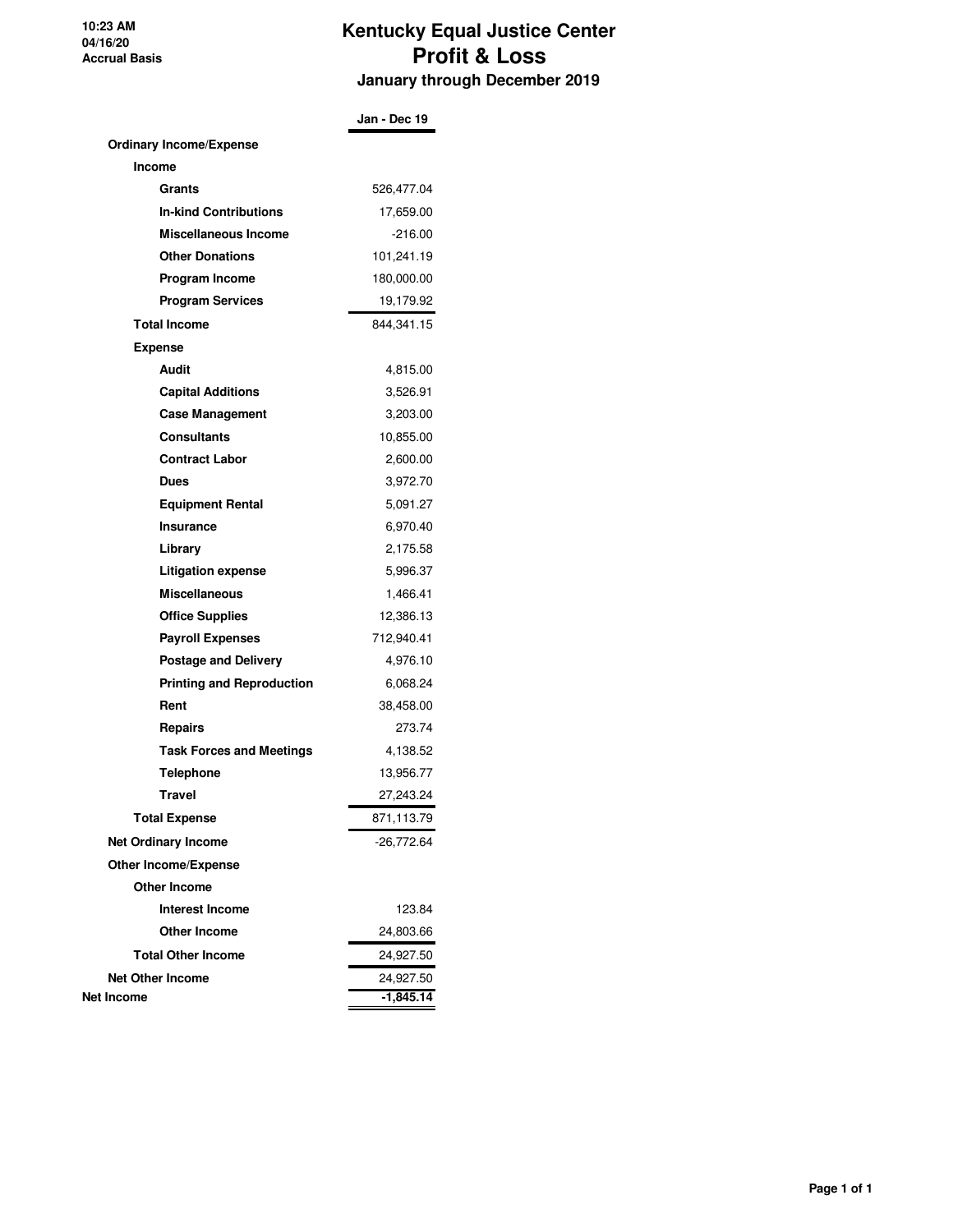### **Kentucky Equal Justice Center Profit & Loss Budget vs. Actual January through December 2019**

|                                            | Jan - Dec 19            | <b>Budget</b>        | \$ Over Budget      | % of Budget       |
|--------------------------------------------|-------------------------|----------------------|---------------------|-------------------|
| Ordinary Income/Expense                    |                         |                      |                     |                   |
| Income                                     |                         |                      |                     |                   |
| Grants                                     |                         |                      |                     |                   |
| <b>Blue Grass Community Foundation</b>     | 17,000.00               | 20,000.00            | $-3,000.00$         | 85.0%             |
| <b>Catholic Diocese of Lexington</b>       | 7,000.00                | 6,000.00             | 1,000.00            | 116.67%           |
| <b>Center for Responsible Lending</b>      | 5,000.00                | 0.00                 | 5,000.00            | 100.0%            |
| <b>CLASP PIF</b>                           | 20,000.00               | 0.00                 | 20,000.00           | 100.0%            |
| <b>Fayette County Bar Foundation</b>       | 5,000.00                | 6,000.00             | $-1,000.00$         | 83.33%            |
| <b>FHKY RHP Boots</b>                      | 50,000.00               | 50,000.00            | 0.00                | 100.0%            |
| <b>Health Gains Communications</b>         | 20,000.00               | 20,000.00            | 0.00                | 100.0%            |
| <b>HFGC Health Law Fellowship</b>          | 90,000.00               | 90,000.00            | 0.00                | 100.0%            |
| <b>KCEP Solidarity Giving</b>              | 25,000.00               | 0.00                 | 25,000.00           | 100.0%            |
| <b>KCET</b>                                | 2,670.00                | 0.00                 | 2,670.00            | 100.0%            |
| Kentucky Bar Foundation                    | 11,000.00               | 8,000.00             | 3,000.00            | 137.5%            |
| <b>Louisville Bar Foundation</b>           | 5,000.00                | 4,800.00             | 200.00              | 104.17%           |
| <b>MAZON Food Justice</b>                  | 64,712.00               | 0.00                 | 64,712.00           | 100.0%            |
| <b>NHeLP Health Law Defense</b>            | 0.00                    | 40,000.00            | $-40,000.00$        | 0.0%              |
| Restricted                                 | 0.00                    | 24,000.00            | $-24,000.00$        | 0.0%              |
| United Way of the Bluegrass                | 12,960.00               | 16,000.00            | $-3,040.00$         | 81.0%             |
| Unrestricted                               | 0.00                    | 1,800.00             | $-1,800.00$         | 0.0%              |
| <b>VOCA Justice Cabinet</b>                | 187,135.04              | 202,463.00           | $-15,327.96$        | 92.43%            |
| Grants - Other                             | 4,000.00                |                      |                     |                   |
| <b>Total Grants</b>                        | 526,477.04              | 489,063.00           | 37,414.04           | 107.65%           |
| <b>In-kind Contributions</b>               | 17,659.00               | 20,400.00            | $-2,741.00$         | 86.56%            |
| Miscellaneous Income                       | $-216.00$               | 25,000.00            | $-25,216.00$        | $-0.86%$          |
| <b>Other Donations</b>                     | 101,241.19              | 82,000.00            | 19,241.19           | 123.47%           |
| Program Income                             | 180,000.00              | 180,000.00           | 0.00                | 100.0%            |
| <b>Program Services</b>                    | 19,179.92               | 35,840.00            | $-16,660.08$        | 53.52%            |
| <b>Total Income</b>                        | 844,341.15              | 832,303.00           | 12,038.15           | 101.45%           |
| <b>Expense</b>                             |                         |                      |                     |                   |
| Audit                                      | 4,815.00                | 4,650.00             | 165.00              | 103.55%           |
| <b>Capital Additions</b>                   | 3,526.91                | 4,500.00             | -973.09             | 78.38%            |
| <b>Case Management</b>                     | 3,203.00                | 7,860.00             | $-4,657.00$         | 40.75%            |
| Consultants                                | 10,855.00               | 15,040.00            | $-4,185.00$         | 72.17%            |
| <b>Contract Labor</b>                      | 2,600.00                | 9,200.00             | $-6,600.00$         | 28.26%            |
| Dues                                       | 3,972.70                | 4,255.00             | -282.30             | 93.37%            |
| <b>Equipment Rental</b>                    | 5,091.27                | 5,812.56             | $-721.29$           | 87.59%            |
| Insurance                                  | 6,970.40                | 8,677.00             | $-1,706.60$         | 80.33%            |
| Library                                    | 2,175.58                | 2,100.00             | 75.58               | 103.6%            |
| <b>Litigation expense</b><br>Miscellaneous | 5,996.37                | 3,300.00             | 2,696.37            | 181.71%           |
| <b>Office Supplies</b>                     | 1,466.41                | 1,980.00             | -513.59<br>2,066.13 | 74.06%<br>120.02% |
| <b>Payroll Expenses</b>                    | 12,386.13<br>712,940.41 | 10,320.00            |                     |                   |
| <b>Postage and Delivery</b>                |                         | 706,015.77           | 6,924.64<br>914.10  | 100.98%           |
| <b>Printing and Reproduction</b>           | 4,976.10<br>6,068.24    | 4,062.00<br>7,656.00 | $-1,587.76$         | 122.5%<br>79.26%  |
| <b>Professional Fees</b>                   |                         |                      | $-300.00$           | 0.0%              |
| Rent                                       | 0.00<br>38,458.00       | 300.00<br>44,150.00  | $-5,692.00$         | 87.11%            |
| Repairs                                    | 273.74                  | 720.00               | -446.26             | 38.02%            |
| <b>Task Forces and Meetings</b>            | 4,138.52                | 3,840.00             | 298.52              | 107.77%           |
| <b>Telephone</b>                           | 13,956.77               | 16,222.40            | $-2,265.63$         | 86.03%            |
| Travel                                     | 27,243.24               | 31,211.00            | $-3,967.76$         | 87.29%            |
|                                            |                         |                      |                     |                   |
| <b>Total Expense</b>                       | 871,113.79              | 891,871.73           | -20,757.94          | 97.67%            |
| <b>Net Ordinary Income</b>                 | $-26,772.64$            | -59,568.73           | 32,796.09           | 44.94%            |
| Other Income/Expense                       |                         |                      |                     |                   |
| Other Income                               |                         |                      |                     |                   |
| <b>Interest Income</b>                     | 123.84                  | 180.00               | $-56.16$            | 68.8%             |
| Other Income                               | 24,803.66               | 0.00                 | 24,803.66           | 100.0%            |
| <b>Total Other Income</b>                  | 24,927.50               | 180.00               | 24,747.50           | 13,848.61%        |
| <b>Net Other Income</b>                    | 24,927.50               | 180.00               | 24,747.50           | 13,848.61%        |
| Net Income                                 | $-1,845.14$             | -59,388.73           | 57,543.59           | 3.11%             |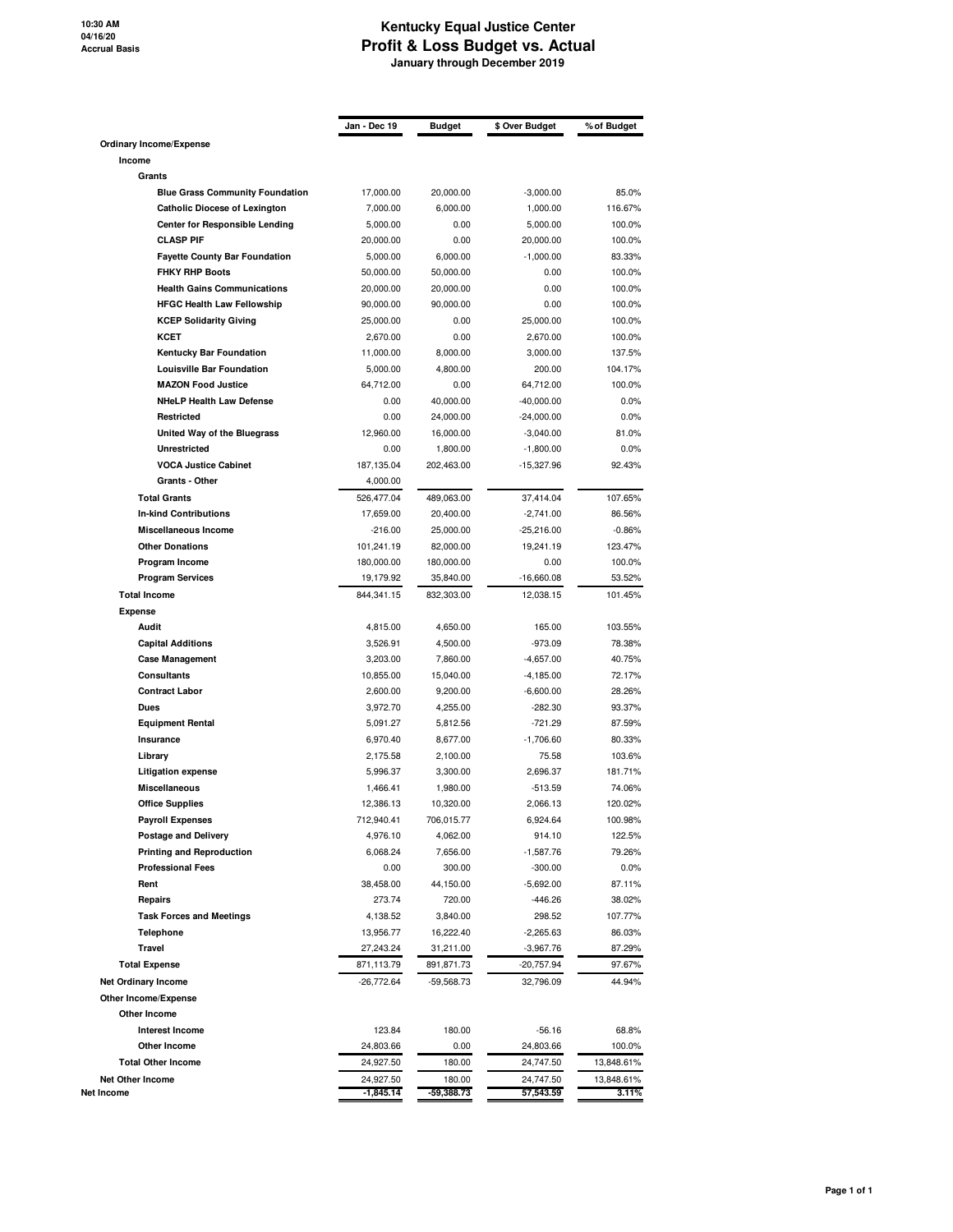**10:41 AM 04/16/20 Accrual Basis**

## **Kentucky Equal Justice Center Balance Sheet As of December 31, 2019**

|                                        | Dec 31, 19 |
|----------------------------------------|------------|
| ASSETS                                 |            |
| <b>Current Assets</b>                  |            |
| <b>Checking/Savings</b>                |            |
| <b>Chase Checking</b>                  | 52,566.95  |
| <b>Chase IOLTA</b>                     | 3,620.00   |
| <b>Chase Savings</b>                   | 115,195.54 |
| <b>Vanguard Brokerage</b>              | 79,373.93  |
| <b>Total Checking/Savings</b>          | 250,756.42 |
| <b>Accounts Receivable</b>             |            |
| <b>Accounts Receivable</b>             | 107,480.08 |
| <b>Total Accounts Receivable</b>       | 107,480.08 |
| <b>Total Current Assets</b>            | 358,236.50 |
| <b>Other Assets</b>                    |            |
| <b>Accumulated Depreciation - Comp</b> | -47,358.70 |
| <b>Computer and Phone Equipment</b>    | 54,096.72  |
| <b>Rental Deposit</b>                  | 715.00     |
| <b>Total Other Assets</b>              | 7,453.02   |
| <b>TOTAL ASSETS</b>                    | 365,689.52 |
| <b>LIABILITIES &amp; EQUITY</b>        |            |
| Liabilities                            |            |
| <b>Current Liabilities</b>             |            |
| <b>Other Current Liabilities</b>       |            |
| <b>Client Trust Funds</b>              | 5,911.00   |
| <b>Direct Deposit Liabilities</b>      | -568.57    |
| <b>Payroll Liabilities</b>             | 181.33     |
| <b>Total Other Current Liabilities</b> | 5,523.76   |
| <b>Total Current Liabilities</b>       | 5,523.76   |
| <b>Long Term Liabilities</b>           |            |
| <b>Accrued leave</b>                   | 33,152.40  |
| <b>Total Long Term Liabilities</b>     | 33,152.40  |
| <b>Total Liabilities</b>               | 38,676.16  |
| <b>Equity</b>                          |            |
| <b>Opening Bal Equity</b>              | 52,900.79  |
| <b>Retained Earnings</b>               | 78,320.35  |
| <b>Temporarily Restricted Net Asse</b> | 197,637.36 |
| <b>Net Income</b>                      | -1,845.14  |
| <b>Total Equity</b>                    | 327,013.36 |
| <b>TOTAL LIABILITIES &amp; EQUITY</b>  | 365,689.52 |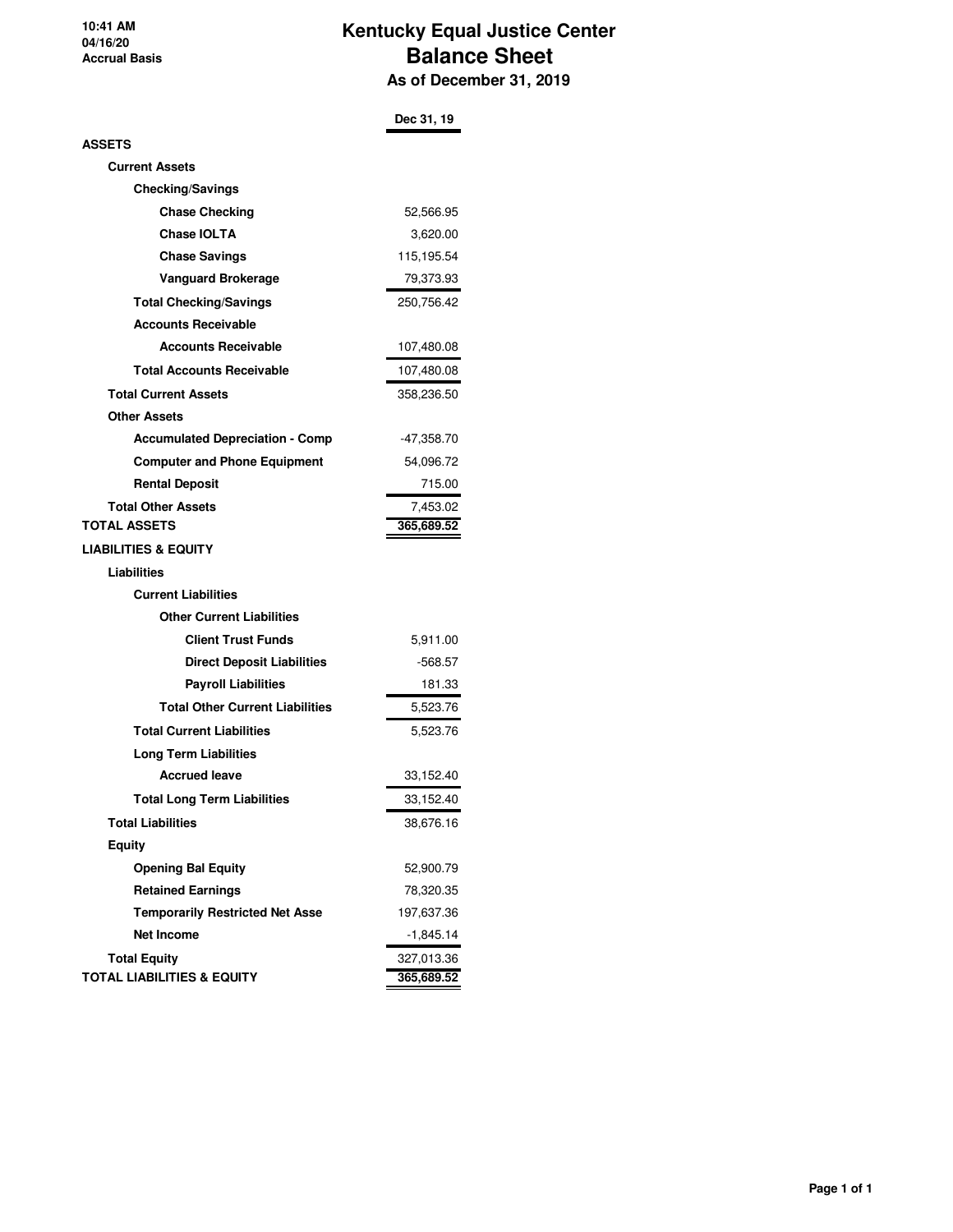#### **10:46 AM 04/16/20 Accrual Basis**

# **Kentucky Equal Justice Center Balance Sheet Prev Year Comparison**

 **As of December 31, 2019**

|                                        | Dec 31, 19 | Dec 31, 18 | \$ Change    | % Change   |
|----------------------------------------|------------|------------|--------------|------------|
| <b>ASSETS</b>                          |            |            |              |            |
| <b>Current Assets</b>                  |            |            |              |            |
| <b>Checking/Savings</b>                |            |            |              |            |
| <b>Chase Checking</b>                  | 52,566.95  | 69,463.44  | $-16,896.49$ | $-24.32%$  |
| <b>Chase IOLTA</b>                     | 3,620.00   | 3,620.00   | 0.00         | $0.0\%$    |
| <b>Chase Savings</b>                   | 115,195.54 | 115,071.70 | 123.84       | 0.11%      |
| Vanguard Brokerage                     | 79,373.93  | 54,570.27  | 24,803.66    | 45.45%     |
| <b>Total Checking/Savings</b>          | 250,756.42 | 242,725.41 | 8,031.01     | $3.31\%$   |
| <b>Accounts Receivable</b>             |            |            |              |            |
| <b>Accounts Receivable</b>             | 107,480.08 | 117,945.46 | $-10,465.38$ | $-8.87%$   |
| <b>Total Accounts Receivable</b>       | 107,480.08 | 117,945.46 | $-10,465.38$ | $-8.87%$   |
| <b>Total Current Assets</b>            | 358,236.50 | 360,670.87 | -2,434.37    | -0.68%     |
| <b>Other Assets</b>                    |            |            |              |            |
| <b>Accumulated Depreciation - Comp</b> | -47,358.70 | -47,358.70 | 0.00         | $0.0\%$    |
| <b>Computer and Phone Equipment</b>    | 54,096.72  | 54,096.72  | 0.00         | $0.0\%$    |
| <b>Rental Deposit</b>                  | 715.00     | 715.00     | 0.00         | $0.0\%$    |
| <b>Total Other Assets</b>              | 7,453.02   | 7,453.02   | 0.00         | $0.0\%$    |
| <b>TOTAL ASSETS</b>                    | 365,689.52 | 368,123.89 | $-2,434.37$  | -0.66%     |
| <b>LIABILITIES &amp; EQUITY</b>        |            |            |              |            |
| <b>Liabilities</b>                     |            |            |              |            |
| <b>Current Liabilities</b>             |            |            |              |            |
| <b>Other Current Liabilities</b>       |            |            |              |            |
| <b>Client Trust Funds</b>              | 5,911.00   | 5,911.00   | 0.00         | 0.0%       |
| <b>Direct Deposit Liabilities</b>      | -568.57    | 172.97     | -741.54      | -428.71%   |
| <b>Payroll Liabilities</b>             | 181.33     | 29.02      | 152.31       | 524.85%    |
| <b>Total Other Current Liabilities</b> | 5,523.76   | 6,112.99   | -589.23      | -9.64%     |
| <b>Total Current Liabilities</b>       | 5,523.76   | 6,112.99   | -589.23      | $-9.64%$   |
| <b>Long Term Liabilities</b>           |            |            |              |            |
| <b>Accrued leave</b>                   | 33,152.40  | 33,152.40  | 0.00         | 0.0%       |
| <b>Total Long Term Liabilities</b>     | 33,152.40  | 33,152.40  | 0.00         | $0.0\%$    |
| <b>Total Liabilities</b>               | 38,676.16  | 39,265.39  | -589.23      | $-1.5\%$   |
| Equity                                 |            |            |              |            |
| <b>Opening Bal Equity</b>              | 52,900.79  | 52,900.79  | 0.00         | 0.0%       |
| <b>Retained Earnings</b>               | 78,320.35  | 49,419.78  | 28,900.57    | 58.48%     |
| <b>Temporarily Restricted Net Asse</b> | 197,637.36 | 197,637.36 | 0.00         | $0.0\%$    |
| Net Income                             | -1,845.14  | 28,900.57  | $-30,745.71$ | $-106.38%$ |
| <b>Total Equity</b>                    | 327,013.36 | 328,858.50 | $-1,845.14$  | $-0.56%$   |
| <b>TOTAL LIABILITIES &amp; EQUITY</b>  | 365,689.52 | 368,123.89 | $-2,434.37$  | $-0.66%$   |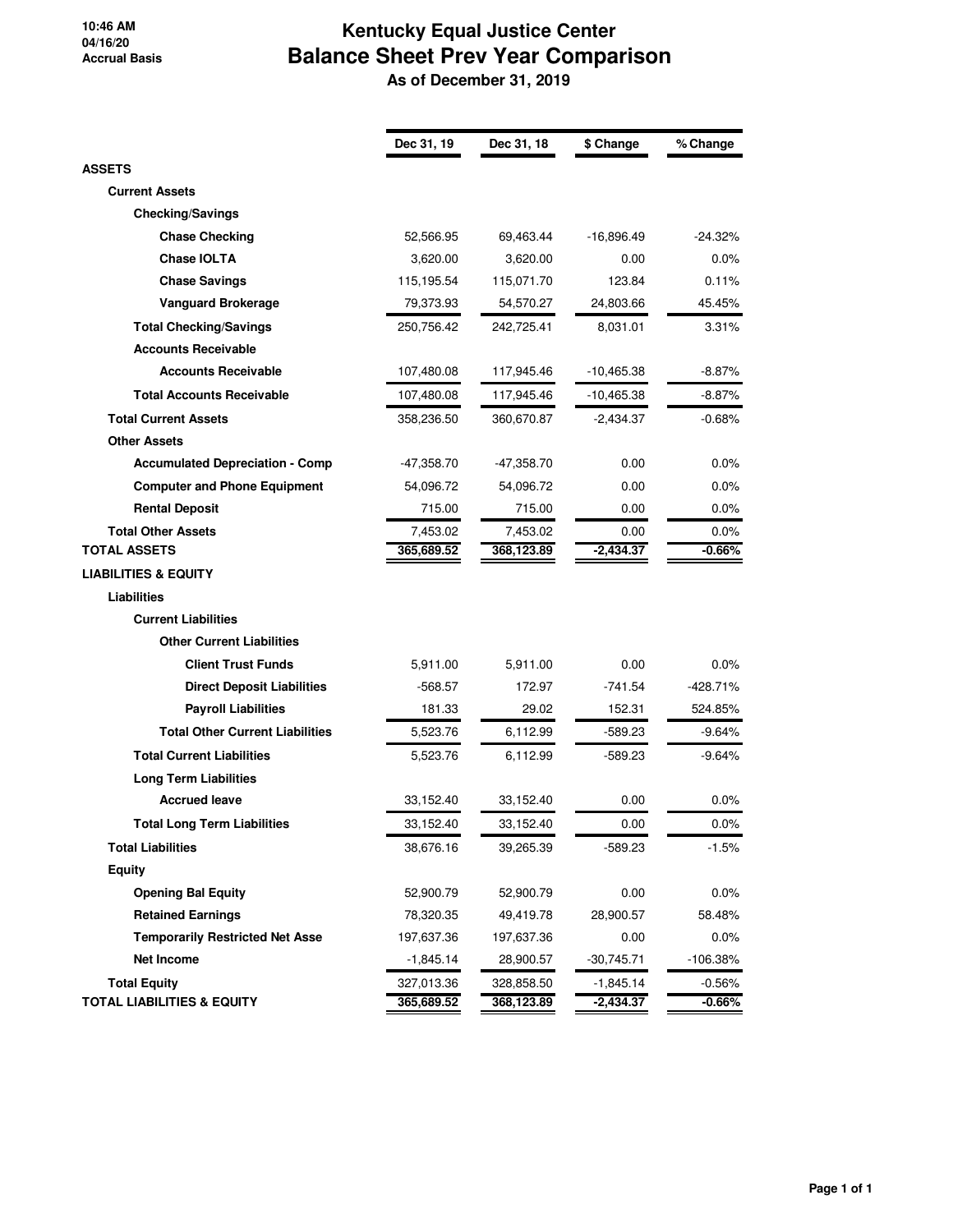

## Income and Expense by Month January through December 2019

Income